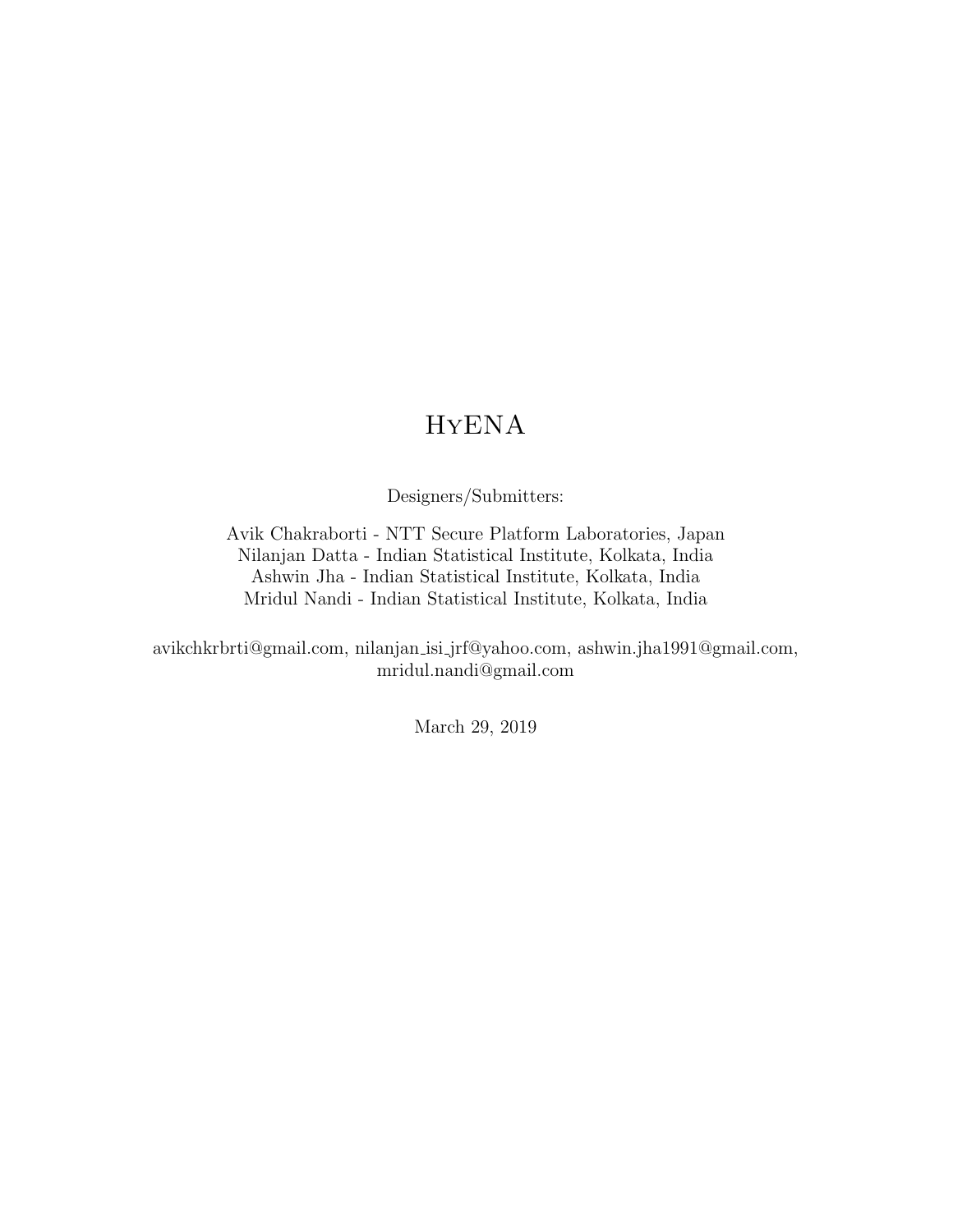## Introduction

In this document, we propose HyENA (Hybrid feedback-based ENcryption with Authentication) mode of operation that provides nonce-based authenticated encryption with associated data (NAEAD) functionality. Traditionally, block cipher based sequential encryption modes use one of the following methods, namely plaintext feedback (PFB), ciphertext feedback (CFB), or output feedback (OFB). HYENA is a hybrid feedback based mode (HyFB) as the block cipher input is partially ciphertext feedback and partially plaintext feedback.

HyENA primarily focuses on the hardware implementation cost. We aspire to minimize the state size overhead beyond the block cipher state (including the key schedule), and reduce the XOR counts. HyENA has several interesting features, most notably, it is single-pass (one block cipher call per data block), inverse-free (no need for block cipher decryption), and has very low state size approx.  $1.5n + \kappa$ for block cipher with n-bit block and  $\kappa$ -bit key. All these features are quite desirable in NIST lightweight standardization process.

We instantiate HYENA with an ultra-lightweight block cipher GIFT-128 [\[1\]](#page-11-0).

#### 1.1 Notation

We fix the block size to n bits. We write  $\{0,1\}^*$  and  $\{0,1\}^n$  to denote the set of all binary strings (including the empty string  $\lambda$ ), and the set of all binary strings of length n, respectively. |X| denotes the number of the bits in the string X. For any  $X \in \{0,1\}^n$ ,  $X_L$  and  $X_R$  denote the  $n/2$  most and least significant bits of X respectively. For all practical purposes, we use the little endian format for representing binary strings, i.e. the least significant bit is the right most bit. We use the notation  $oplus$  to denote binary addition. For two strings  $A, B \in \{0,1\}^*, A \| B$  to denotes the concatenation of A and B. We use the notation  $(X_{\ell-1},...,X_0) \stackrel{n}{\leftarrow} V$  to denote parsing of the string X into  $\ell$  blocks such that for  $0 \leq i \leq \ell - 2$ ,  $|X_i| = n$  and  $1 \leq |X_{\ell-1}| \leq n$ . The expression  $\mathcal{E}$ ?  $a : b$  evaluates to a if  $\mathcal{E}$  holds and b otherwise. For any binary string X with  $|X| \leq n$ , we define the padding function Pad as

$$
\mathsf{Pad}(X) = \begin{cases} X & \text{if } |X| \bmod n = 0\\ 0^{n-|X|-1} \|1\| X & \text{otherwise.} \end{cases}
$$

For any binary string X, the truncate function  $Trunc_i(X)$  returns the i least-significant bits of X.

For  $n, \tau, \kappa \in \mathbb{N}$ ,  $E-n/\kappa$  denotes a block cipher family E, parametrized by the block length n, and key length  $\kappa$ . For  $K \in \{0,1\}^{\kappa}$ , and  $M \in \{0,1\}^n$ , we use  $E_K(M) := E(K,M)$  to denote invocation of the encryption function of E on input K, and M. We fix positive even integers  $n, \kappa, r$  and t to denote the block size, key size, nonce size, and tag size, respectively, in bits. Throughout this document, we fix  $n = 128$ , and  $\kappa = 128$ ,  $r = 96$ , and  $t = n$ .

#### 1.1.1 Finite Field Arithmetic

The set  $\{0,1\}^{n/2}$  can be viewed as the finite field  $\mathbb{F}_{2^{n/2}}$  consisting of  $2^{n/2}$  elements. We interchangeably think of an element  $A \in \mathbb{F}_{2^{n/2}}$  in any of the following ways: (i) as an  $n/2$ -bit string  $a_{\frac{n}{2}-1} \dots a_1 a_0 \in$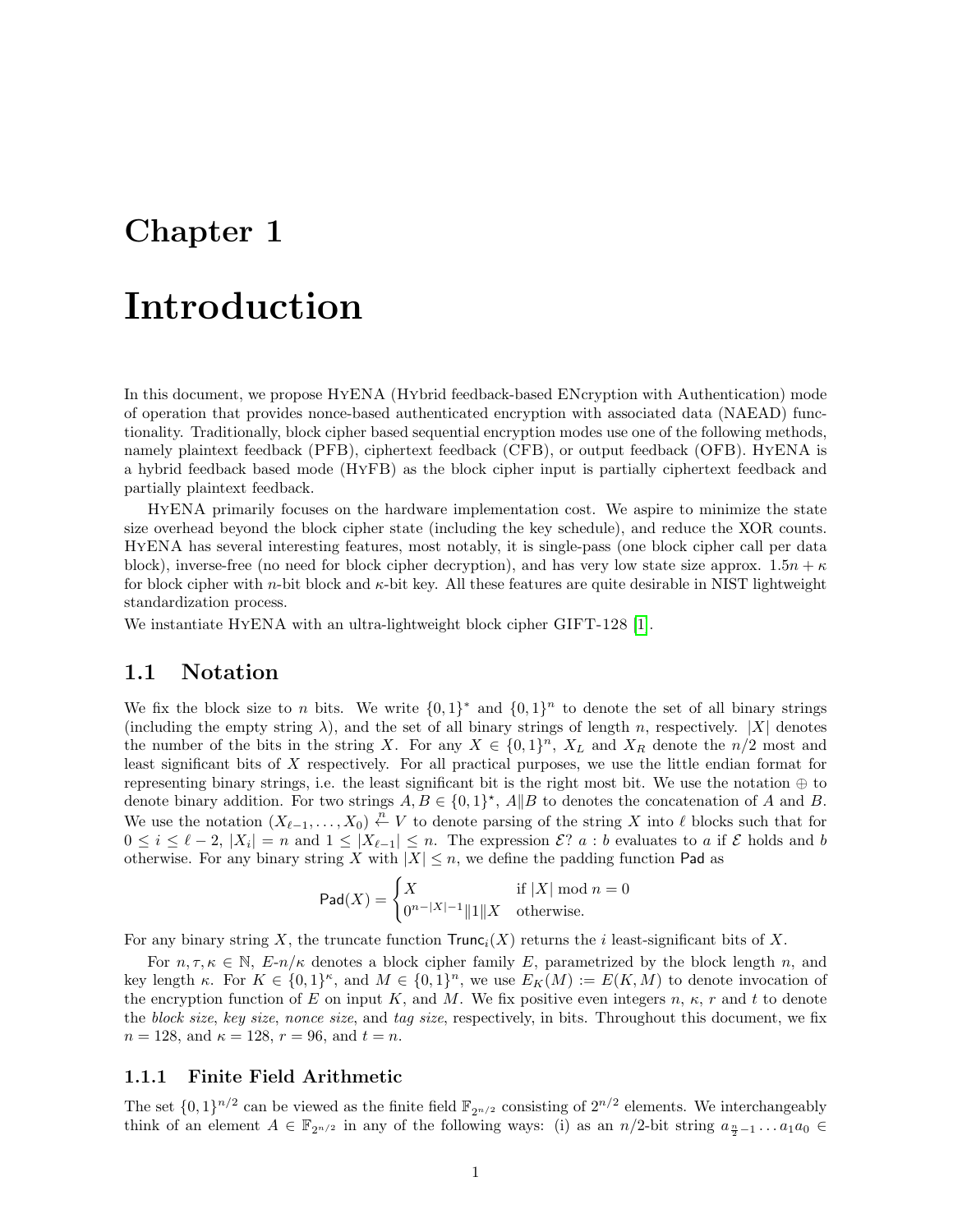$\{0,1\}^{n/2}$ ; (ii) as a polynomial  $A(x) = a_{\frac{n}{2}-1}x^{n/2-1} + a_{\frac{n}{2}-2}x^{\frac{n}{2}-2} + \cdots + a_1x + a_0$  over the field  $\mathbb{F}_2$ ; (iii) a non-negative integer  $a < 2^{n/2}$ ; (iv) an abstract element in the field. Addition in  $\mathbb{F}_{2^{n/2}}$  is just bitwise XOR of two  $n/2$ -bit strings, and hence denoted by ⊕.  $P(x)$  denotes the primitive polynomial used to represent the field  $\mathbb{F}_{2^{n/2}}$ , and  $\alpha$  denotes the primitive element in this representation. The multiplication of  $A, B \in \mathbb{F}_{2^{n/2}}$  is defined as  $A \odot B := A(x) \cdot B(x) \pmod{P(x)}$ , i.e. polynomial multiplication modulo  $P(x)$  in  $\mathbb{F}_2$ . For  $\frac{n}{2} = 64$ , we fix the primitive polynomial

$$
P(x) = x^{64} + x^4 + x^3 + x + 1.
$$
\n(1.1)

Then,  $\alpha$ , the primitive element, is  $2 \in \mathbb{F}_{2^{64}}$ . It is well-known [\[5,](#page-11-1)[6\]](#page-11-2) that multiplication of any field element with  $\alpha$  is computationally efficient. For any  $A \in \mathbb{F}_{2^{64}}$ , we have

$$
A \odot \alpha = \begin{cases} A \ll 1 & \text{if } a_{|A|-1} = 0, \\ (A \ll 1) \oplus 0^{59} 11011 & \text{if } a_{|A|-1} = 1. \end{cases}
$$

Clearly, we need one shift and one conditional XOR. We refer to this process of multiplying any element  $A \in \mathbb{F}_{2^{64}}$  with  $\alpha$ , as  $\alpha$ -multiplication.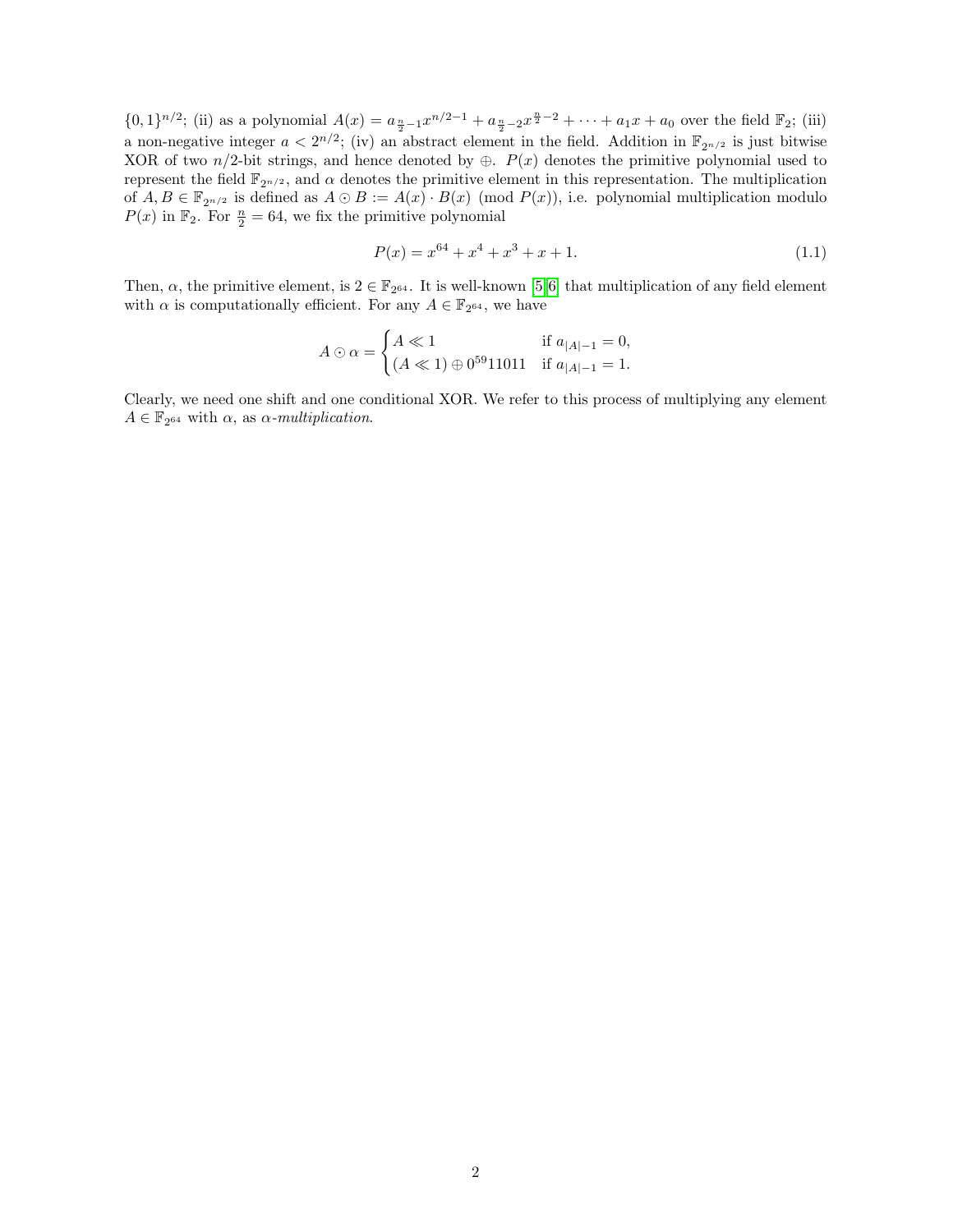# Specification

In this chapter, we present the specification of HyENA along with its underlying block cipher GIFT-128. We also give detailed algorithmic descriptions for the modes. Finally, we give the concrete instantiation of HyENA with GIFT-128 block cipher.

### 2.1 HyENA Authenticated Encryption Mode

<span id="page-3-0"></span>The HYENA authenticated encryption mode receives an encryption key  $K \in \{0,1\}^{\kappa}$ , a nonce  $N \in$  $\{0,1\}^r$ , an associated data  $A \in \{0,1\}^*$ , and a message  $M \in \{0,1\}^*$  as inputs, and returns a ciphertext  $C \in \{0,1\}^{|M|}$  and a tag  $T \in \{0,1\}^n$ .



Figure 2.1: HYENA authenticated encryption mode for full data blocks.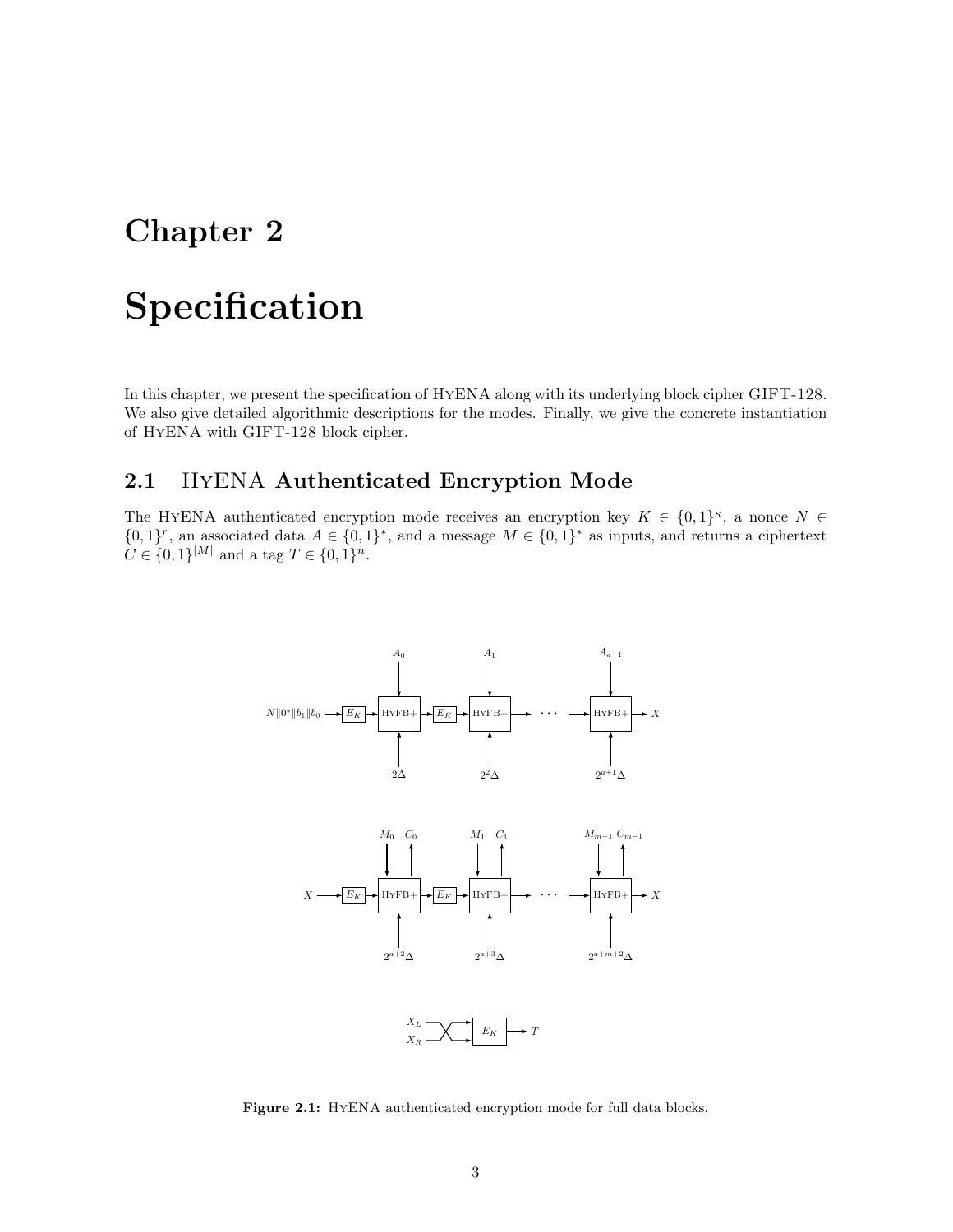The decryption algorithm receives a key  $K \in \{0,1\}^{\kappa}$ , an associated data  $A \in \{0,1\}^*$ , a nonce  $N \in \{0,1\}^*$  $\{0,1\}^r$ , a ciphertext  $C \in \{0,1\}^*$  and a tag  $T \in \{0,1\}^n$  as inputs and return the plaintext  $M \in \{0,1\}^{|C|}$ , corresponding to the ciphertext  $C$ , if the tag  $T$  authenticates. Complete specification of HYENA is presented in Algorithm [2.4](#page-5-0) and the corresponding pictorial description can be found in Figure [2.1.](#page-3-0) The feedback function is illustrated in Figure [2.2](#page-4-0) and [2.3.](#page-4-1)

<span id="page-4-0"></span>

(a) HyFB+ module.



Figure 2.2: HYFB module of HYENA for full data blocks.

<span id="page-4-1"></span>

(a) HyFB+ module. (b) HyFB- module.

Figure 2.3: HyFB module of HyENA for partial data blocks.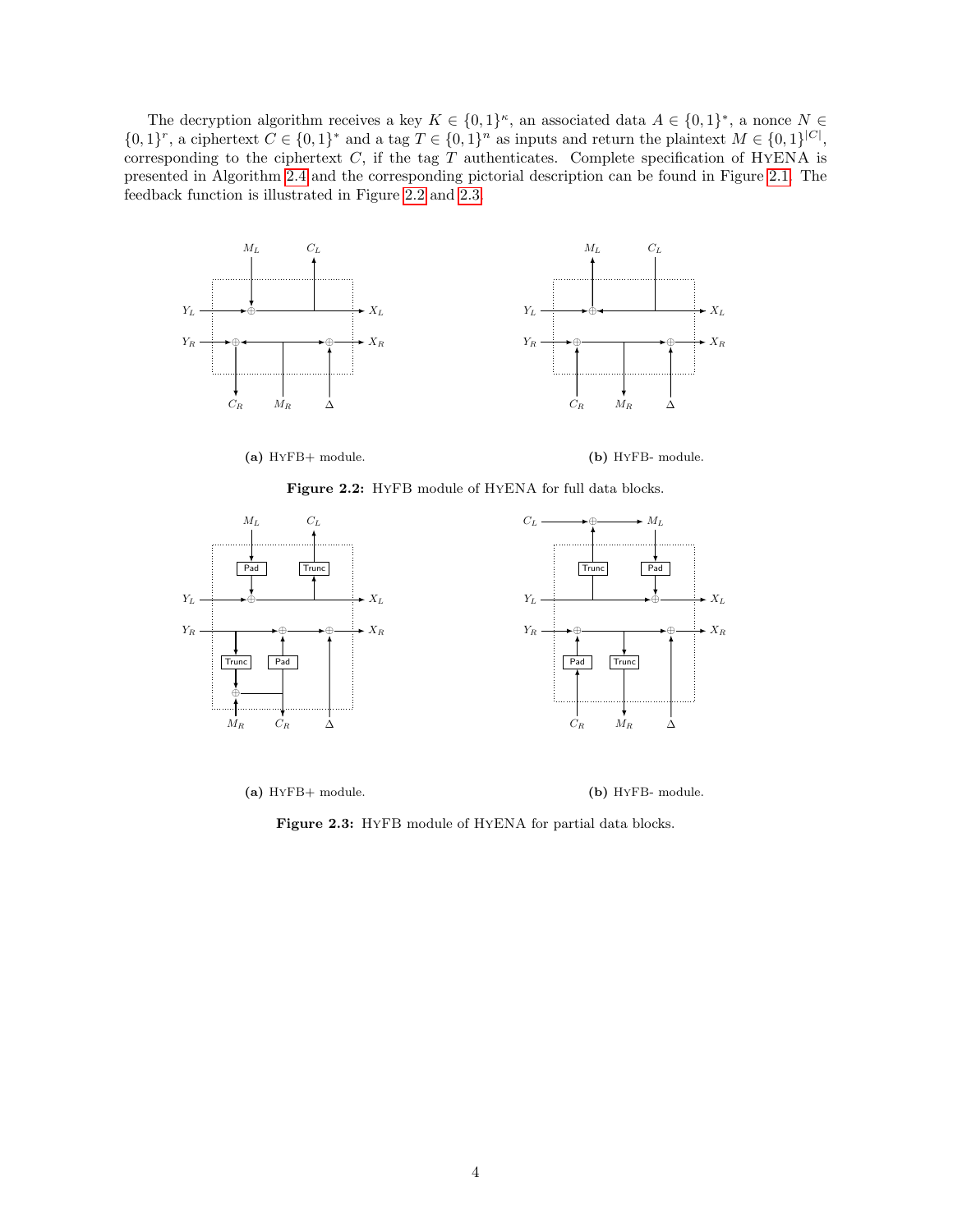<span id="page-5-0"></span>Algorithm  $HYENA-Enc(K, N, A, M)$ 1.  $Y \leftarrow \text{INIT}(N, A, M)$ 2.  $(X, \Delta) \leftarrow \text{Proc-AD}(Y, A)$ 3. if  $|M| \neq 0$  then 4.  $(X, C) \leftarrow \text{PROC-TXT}(X, \Delta, M, +)$ 5.  $T \leftarrow \text{TAG-GEN}(X)$ 6. return  $(C, T)$ Algorithm  $INT(N, A, M)$ 1.  $b_0 \leftarrow (|A| = 0)$ ? 1 : 0 2.  $b_1 \leftarrow (|A| + |M| = 0)$ ? 1 : 0 3.  $Y \leftarrow E_K(N||0^{n-r-2}||b_1||b_0)$ 4. return Y Algorithm  $PROC-AD(Y, A)$ 1.  $\Delta \leftarrow Y_R$ 2.  $\Delta \leftarrow 2 \odot \Delta$ 3. if  $|A| = 0$  then 4.  $\Delta \leftarrow 2^2 \odot \Delta$ 5.  $(X, \star) \leftarrow \text{HyFB} + (Y, \Delta, 0^{n-1}1)$ 6. return  $(X, \Delta)$ 7. else 8.  $(A_{a-1},\ldots,A_0)\overset{n}{\leftarrow}A$ 9. for  $i = 0$  to  $a - 2$ 10.  $(X, \star) \leftarrow \text{HYFB} + (Y, \Delta, A_i)$ 11.  $Y \leftarrow E_K(X)$ 12.  $\Delta \leftarrow 2 \odot \Delta$ 13.  $t \leftarrow (|A_{a-1}| = n)$ ? 1 : 2 14.  $\Delta \leftarrow 2^t \odot \Delta$ 15.  $(X, \star) \leftarrow \text{HyFB} + (Y, \Delta, A_{a-1})$ 16. return  $(X, \Delta)$ Algorithm TAG- $GEN(X)$ 1.  $T \leftarrow E_K(X_R||X_L)$ 2. return T

Algorithm  $HYENA-DEC(K, N, A, C, T)$ 1.  $Y \leftarrow \text{INIT}(N, A, M)$ 2.  $(X, \Delta) \leftarrow \text{Proc-AD}(Y, A)$ 3. if  $|C| \neq 0$  then 4.  $(X, M) \leftarrow \text{PROC-TXT}(X, \Delta, C, -)$ 5.  $T' \leftarrow \text{TAG-GEN}(X)$ 6. if  $T' = T$  then return M 7. else return ⊥ Algorithm  $HYFB+(Y,\Delta,M)$ 1.  $C \leftarrow \mathsf{Trunc}_{|M|}(Y) \oplus M$ 2.  $\overline{M} \leftarrow \text{Pad}(M), \overline{C} \leftarrow \text{Pad}(C)$ 3.  $B \leftarrow (\overline{M}_L || (\overline{C}_R \oplus \Delta))$ 4.  $X \leftarrow B \oplus Y$ 5. return  $(X, C)$ Algorithm HYFB $-(Y, \Delta, C)$ 1.  $M \leftarrow \mathsf{Trunc}_{|C|}(Y) \oplus C$ 2.  $\overline{M} \leftarrow \text{Pad}(M), \overline{C} \leftarrow \text{Pad}(C)$ 3.  $B \leftarrow (\overline{M}_L || (\overline{C}_R \oplus \Delta))$ 4.  $X \leftarrow B \oplus Y$ 5. return  $(X, M)$ Algorithm PROC-TXT $(X, \Delta, D,$ dir) 1.  $(D_{d-1},...,D_0) \stackrel{n}{\leftarrow} D$ 2. for  $i = 0$  to  $d - 2$ 3.  $\Delta \leftarrow 2 \odot \Delta$ 4.  $Y \leftarrow E_K(X)$ 5. if dir  $= +$  then 6.  $(X, O_i) \leftarrow \text{HYFB} + (Y, \Delta, D_i)$ 7. else 8.  $(X, O_i) \leftarrow \text{HYFB}-(Y, \Delta, D_i)$ 9.  $t \leftarrow (|D_{d-1} = n$ ? 2 : 3 10.  $\Delta \leftarrow 2^t \odot \Delta$ 11.  $Y \leftarrow E_K(X)$ 12. if dir  $= +$  then 13.  $(X, O_{d-1}) \leftarrow \text{HYFB} + (Y, \Delta, D_{d-1})$ 14. else 15.  $(X, O_{d-1}) \leftarrow \text{HYFB}-(Y, \Delta, D_{d-1})$ 16. return  $(X, (O_{d-1} \| \dots \| O_0))$ 

Figure 2.4: Formal Specification of HYENA Authenticated Encryption and Decryption algorithm. For any n-bit string S, we define  $S_L$  (and  $S_R$ ) as the most (and least) significant  $n/2$  bits of S i.e.  $(S_L, S_R) \stackrel{n/2}{\leftarrow} S$ . We use the notation  $\star$  to denote values that we do not care.

### 2.2 Specification of GIFT-128

GIFT-128 is a 128-bit block cipher proposed by [\[1\]](#page-11-0). GIFT-128 receives a 128-bit plaintext  $b_{127}b_{126}\cdots b_0$ as the cipher state S where  $b_0$  being the least significant bit. The cipher state can be viewed as 32 many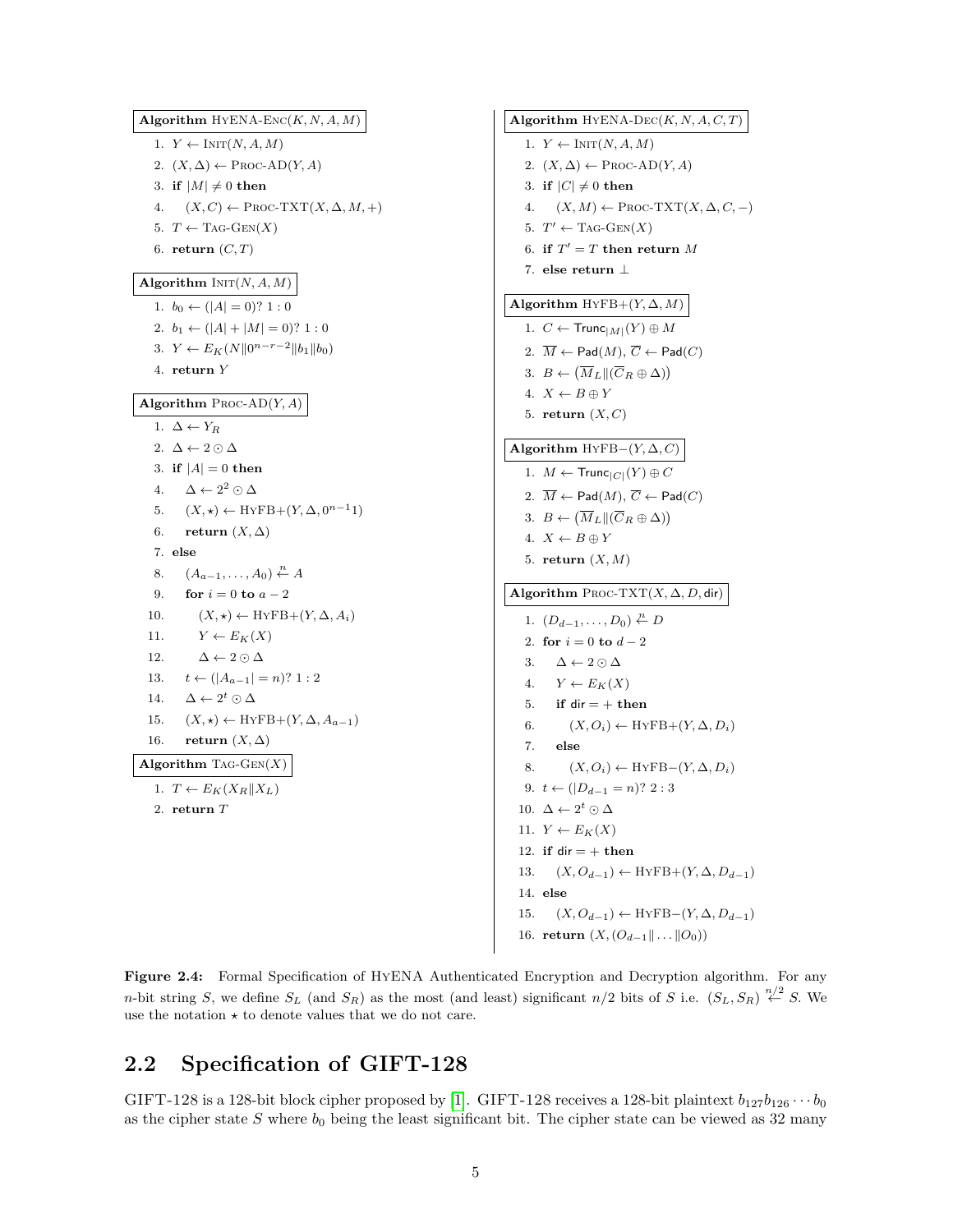4-bit nibbles  $S = w_{31}||w_{30}|| \cdots ||w_0$ . Along with the plaintext, the cipher also receives a 128-bit key  $K = k_7 ||k_6|| \cdots ||k_0$  as the key state, where  $k_i$  is a 16-bit word. The cipher is composed of 40 rounds and each round is composed of the following operations:

<span id="page-6-0"></span>SubCells: GIFT-128 uses an invertible 4-bit S-box and applies it to each nibble of the cipher state. Description of this S-box (in hex) is given in Table [2.1.](#page-6-0)

|             |   |     | -<br>. .<br>— | <b>A</b>    | <b>.</b> | $\overline{\phantom{a}}$<br>◡        | $\sim$ | -  |   |        | . .    | $\overline{\phantom{a}}$ | ∼<br>∼ | _<br>- | -<br>-<br>$\overline{\phantom{0}}$ | $\overline{\phantom{0}}$ |
|-------------|---|-----|---------------|-------------|----------|--------------------------------------|--------|----|---|--------|--------|--------------------------|--------|--------|------------------------------------|--------------------------|
| $\sim$<br>╌ | ᅩ | . . | <b>.</b><br>- | $\sim$<br>v | ÷<br>ິ   | $\overline{\phantom{a}}$<br><b>.</b> | ບ      | ره | - | -<br>- | -<br>— |                          | ٠      |        |                                    | $\overline{\phantom{0}}$ |

Table 2.1: The GIFT-128 S-Box.

PermBits: To make the cipher light-weight, GIFT-128 employs an optimal bit permutation that satisfies a special property called "BOGI"  $[1]$ . The bit-permutation maps bit position i of the cipher state to bit position  $PERM(i)$ , where

$$
PERM(i) = 4[i/16] + 32((3[(i \ % 16)/4] + (i \ % 4)) \ % \ 4 + (i \ % 4).
$$

ADDROUNDKEY: In this step a 64 bit round key is extracted from the key state, and the round key is xored with  ${b_{4i+1}}$  and  ${b_{4i+2}}$  of the cipher state. The round-keys are generated using a key scheduling algorithm which updates the key state at each round using some simple word-wise rotations and bit-wise rotations within a word.

ADDROUNDCONSTANT: A single bit "1" and a 6 bit round constant are xored into the cipher state at bit position 127, 23, 19, 15, 11, 7 and 3 respectively. The round constants are generated using a 6 bit affine LFSR that was also used in SKINNY [\[2\]](#page-11-3).

Detailed description of the algorithm can be found in [\[1\]](#page-11-0).

#### 2.3 Recommended Instantiation

We instantiate HYENA with GIFT-128 as the underlying block cipher, as our primary recommendation for AEAD. Here the key size is 128 bits, nonce size is 96 bits, and tag size is 128 bits.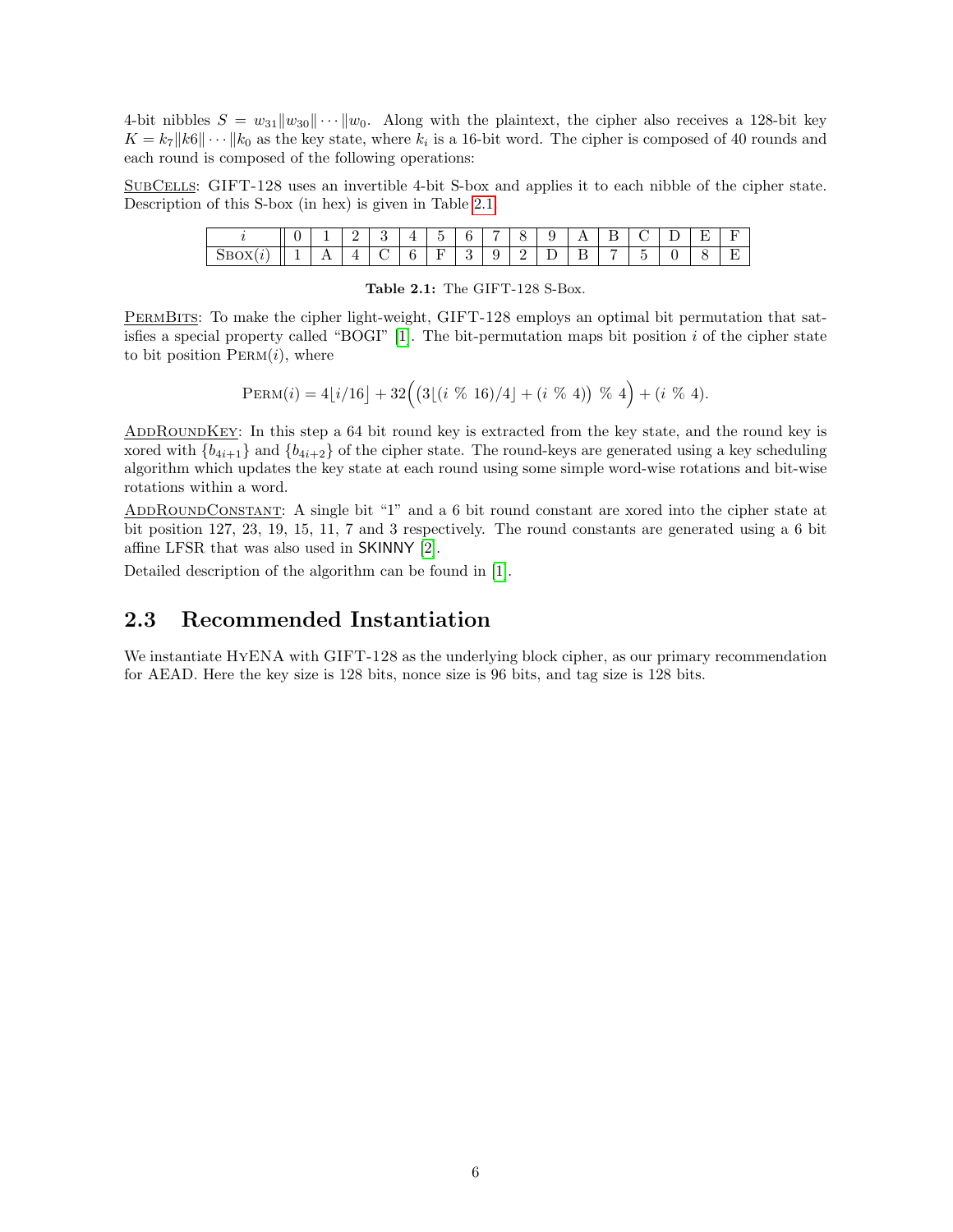## **Security**

In this chapter, we summarize the security details of HyENA. Section [3.1](#page-7-0) gives the maximum data and time limits. It also lists all the relevant conditions to be adhered in order to maintain adequate security level. Section [3.2](#page-7-1) presents a brief analysis against generic attacks (assuming the underlying block cipher is ideal), i.e. the security of modes. Section [3.3](#page-9-0) presents a brief analysis on the security of GIFT-128, showing that it displays close to ideal behavior under the given data and time limit.

### <span id="page-7-0"></span>3.1 Security Claims

<span id="page-7-2"></span>Table 3.1: Summary of security claims for HyENA. The data and time limits indicate the amount of data and time required to make the attack advantage close to 1.

| Submissions   |           | Privacy         | Integrity |                 |  |  |
|---------------|-----------|-----------------|-----------|-----------------|--|--|
|               | Time      | Data (in bytes) | Time      | Data (in bytes) |  |  |
| <b>H</b> YENA | $2^{128}$ | 004             | 228       | 258             |  |  |

In Table [3.1,](#page-7-2) we list the security levels of HyENA. We assume a nonce-respecting adversary, i.e. for a fixed key, no pair of distinct encryption queries share the same public nonce value, although we remark that the security may even hold when the public nonce value is sampled uniformly at random from the nonce space for each encryption query. All our security claims are based on full round GIFT-128, and we do not claim any security for HyENA with round-reduced variants of GIFT-128.

#### 3.1.1 Statement

We declare that there are no hidden weaknesses in the HYENA mode of operation. Further, to the best of our knowledge, public third-party analysis do not raise any security threat to the submission HyENA, within the data and time limit prescribed in Table 3 of section 4.

### <span id="page-7-1"></span>3.2 Security Analysis of HyENA

We study the security of HYENA against generic attacks (assuming the underlying block cipher is ideal, i.e. random permutation). First we briefly explain possible attack strategies along with a rough lower bound estimate on the data and time complexity of each strategy. Then we validate the recommended criteria given in Table [3.1](#page-7-2) by substituting concrete parameters. In the following discussion:

 $\bullet$  D denotes the total (both encryption and decryption) data complexity. This parameter quantifies the online resource requirements, and includes the total number of blocks (among all messages and associated data) processed through the underlying block cipher for a fixed master key. We use  $D_e$ and  $D<sub>v</sub>$  to account for the data complexity of encryption and decryption/verification queries.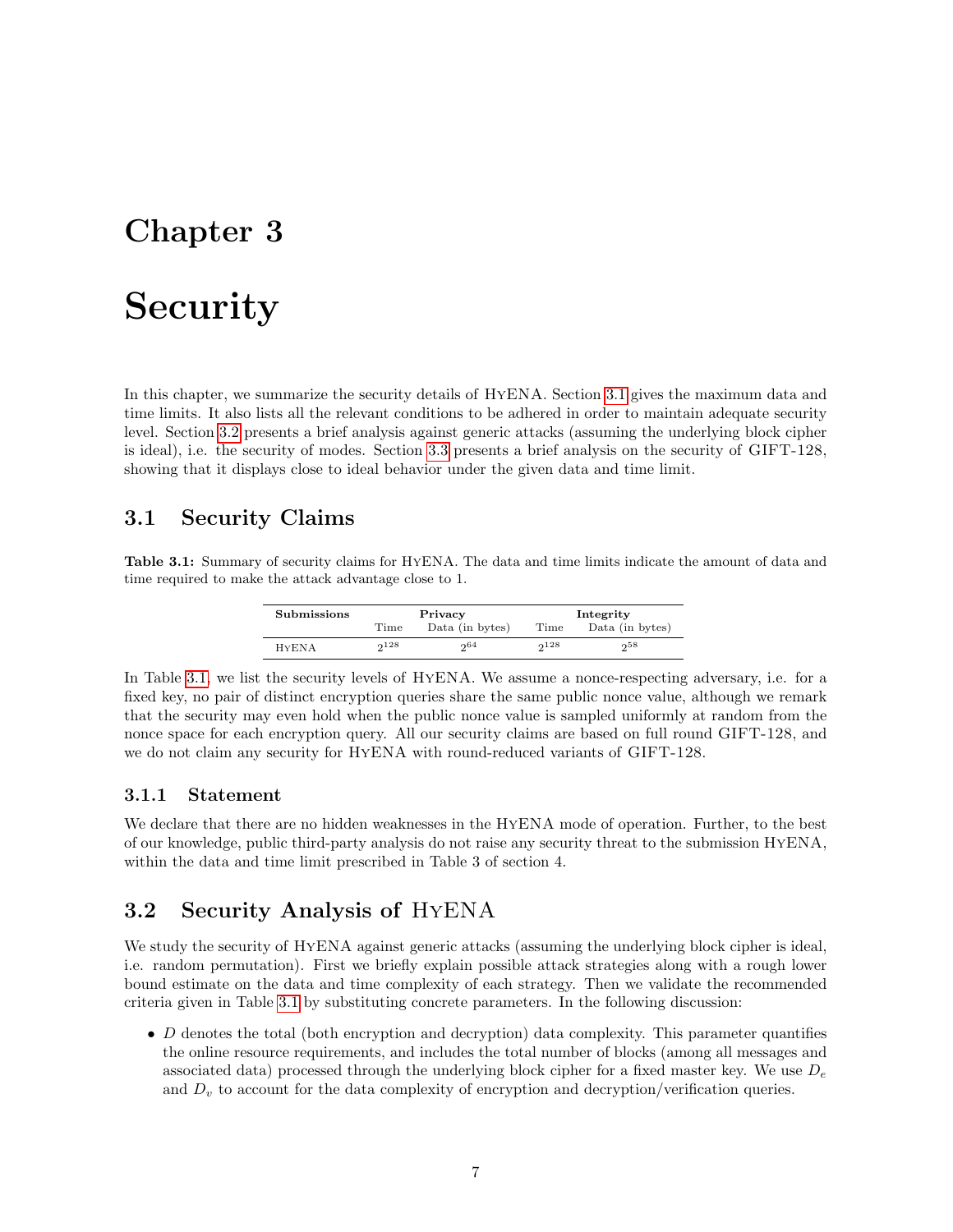• T denotes the time complexity. This parameter quantifies the offline resource requirements, and includes the total time required to process the offline evaluations of the underlying block cipher. Since one call of the block cipher can be assumed to take a constant amount of time, we generally take T as the total number of offline calls to the block cipher.

#### <span id="page-8-0"></span>3.2.1 Privacy Security of HyENA

In privacy attacks the adversary is concerned with distinguishing the HyENA mode with an ideal authenticated encryption scheme, by exploiting access to the encryption algorithm. In other words, we are interested in the usual IND-CPA security notion. The adversary can distinguish the mode from ideal if there is no randomness in some ciphertext (or tag) blocks. This is possible in the following way:

• ENCRYPTION-ENCRYPTION BLOCK MATCHING: For a pair of distinct encryption query blocks, the internal states matches. Then, the block that appears later will definitely have non-random behavior, though the adversary may not be able to detect it. In any case it is sufficient to bound the occurrence of this event. Now we may have two cases: (i) the two blocks belong to different query, in which case the nonce is different, and we can bound the probability of full state collisions, which is roughly  $D_e^2/2^n$ ; (ii) the two blocks belong to the same query, in which case they must have different indices and hence we can again bound the probability of full state collision by at most  $D_e^2/2^n$ . The second case can be argued as follows: for the upper part of the state, we have uniform and random ciphertext block for the later query (contributing  $\approx n/2$ -bit entropy); and for the lower part the equation in  $\Delta$  masking is again almost uniform and random (contributing  $\approx n/2$ -bit entropy). Note that the equation in  $\Delta$  is non-trivial as the two colliding blocks have distinct indices. Combining the two cases we get  $D_e \approx 2^{n/2}$ . As we use the standard PRP notion on the underlying block cipher, we can safely assume  $T \approx 2^{\kappa}$ .

#### <span id="page-8-1"></span>3.2.2 Integrity Security of HyENA

In this case the adversary has to forge a fresh and valid ciphertext and tag pair. The adversary is allowed to make encryption queries to the encryption algorithm and forging queries to the decryption algorithm. In other words, we use the INT-CTXT security notion.

In forgery attack, the adversary can apply one of the following strategies:

- TAG GUESSING: The adversary can simply guess the tag in each decryption query. The probability of correct guess is roughly  $D_v/2^n$ . This gives  $D_v \approx 2^n$ .
- DECRYPTION-ENCRYPTION BLOCK MATCHING: Some decryption query block might match some encryption query block. Now depending upon the type of encryption query block we can have two cases:
	- 1. Non-init block: The encryption block is from AD or message processing. In this case we can first bound the probability of roughly *n*-multicollisions on the most significant part of any ciphertext blocks, which can be bounded by  $D_v/2^{n/2}$ . Given this we know that the decryption query has at most  $n$  many choices for the lower part. So a full state collision would occur with probability at most  $nD_v/2^n$ . This gives  $D_v \approx 2^{n-\log_2 n}$ .
	- 2. INIT BLOCK: The decryption query block collides with the starting state  $(N||0^{n-r-2}||b_1||b_0)$ of some encryption query. In this case, one can show that the probability is bounded by at most  $D_v/2^{n/2}$ , which gives  $D_v \approx 2^{n/2}$ .

Again using the standard PRP notion we can bound  $T \approx 2^{\kappa}$ .

#### 3.2.3 Validation of Security Claims

The security claims given in Table [3.1](#page-7-2) follow from the rough lower bounds on  $D_e$ ,  $D_v$ , and T, as discussed in subsections [3.2.1](#page-8-0) and [3.2.2,](#page-8-1) and the fact that  $n = \kappa = 128$ . Importantly, it can be observed that the HYENA mode is secure, as long as the upper limits on  $D_e$ ,  $D_v$ , and T are not violated, and the underlying block cipher is a PRP.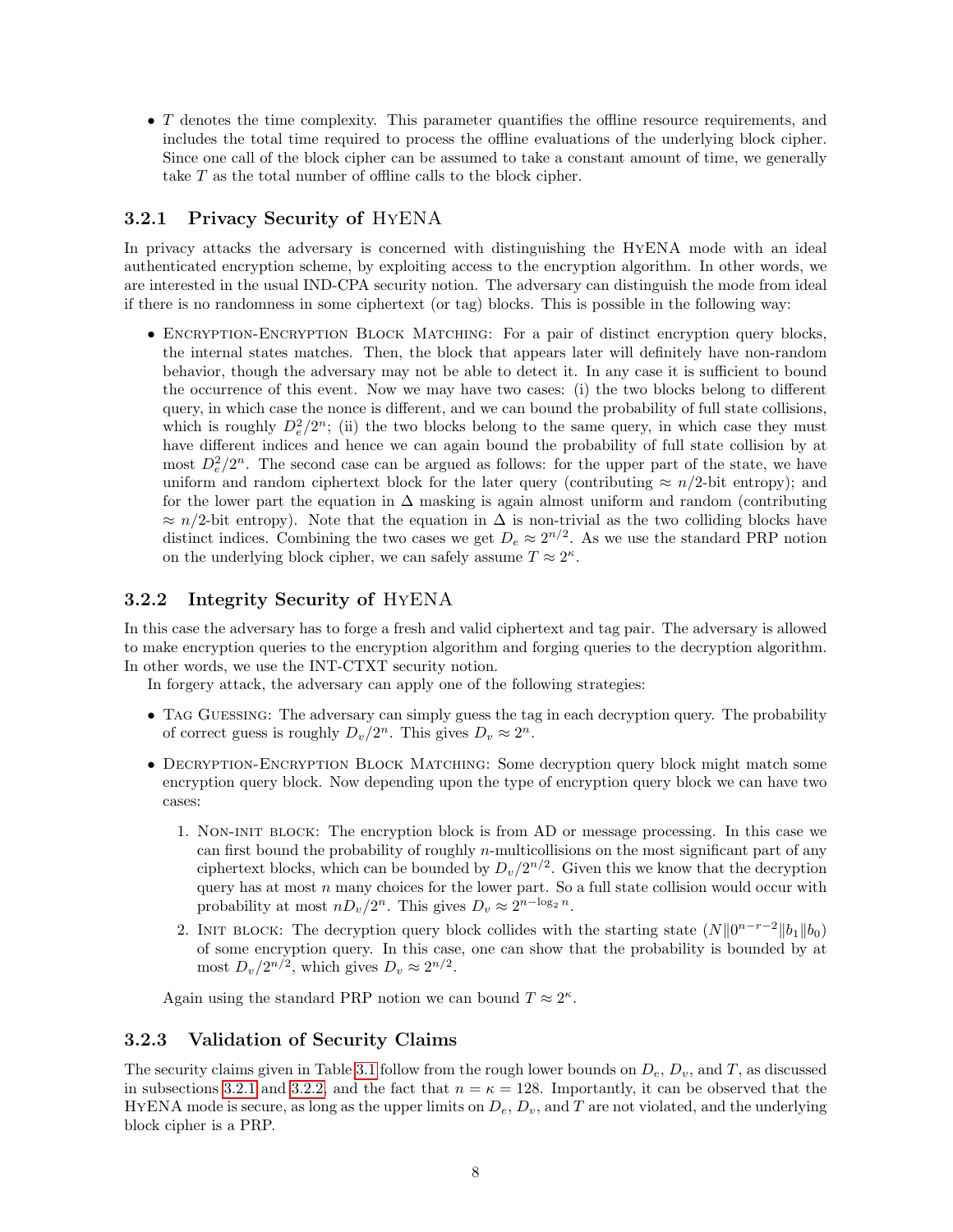#### <span id="page-9-0"></span>3.3 Security Analysis of GIFT-128

We briefly mention the existing best possible analysis of GIFT-128. In [\[8\]](#page-11-4), Zhu et al. uses the mixedinteger-linear-programming (MILP) based analysis to find an 18-round differential characteristic with probability  $2^{-109}$ , which was further extended to mount a 23-round key recovery attack with time and data complexity of  $2^{120}$  each and memory complexity of  $2^{80}$ . Hence, we believe that 40 rounds of GIFT-128 should be secure against differential cryptanalysis.

GIFT-128 has a 9-round linear hull effect of  $2^{-45.99}$ , which implies that 27 rounds would achieve correlation potentially lower than  $2^{-128}$ . Therefore, we expect 40 rounds of GIFT-128 has enough resistance against linear cryptanalysis.

The designers of GIFT-128 analysed the security of GIFT-128 against integral attacks. They have used the bit-based division property to the detect the longest integral distinguisher and found a 11-round integral distinguisher. No improved integral attacks have been reported since, and we believe full round of GIFT-128 has resistance against integral attacks.

The number of rounds of impossible differentials in GIFT-128 is much smaller than the integral attack, and 40 rounds are quite sufficient to resist the impossible differential attack.

Meet-in-the-middle attack exploits the property that a part of key does not appear during a certain number of rounds. The designers and the follow-up work by Sasaki [\[7\]](#page-11-5) showed an attack against 15 rounds of GIFT-64 and mentioned the difficulty of applying it to GIFT-128 due to the larger ratio of the number of subkey bits to the entire key bits per round. Note that, in GIFT-128 one round uses 64 bits of the key and the entire key size is 128 bits.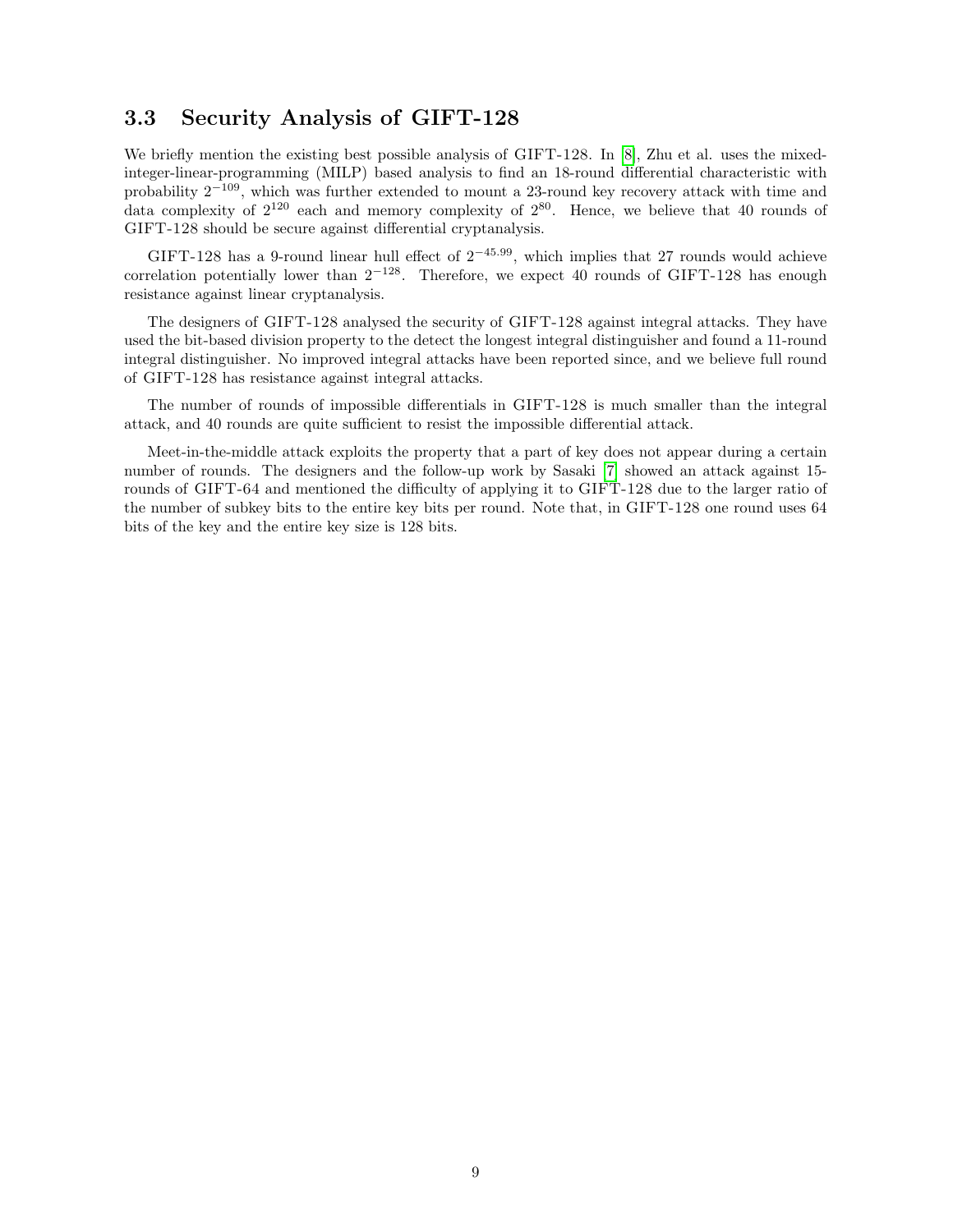## Features and Design Rationale

Here, we summarize the salient features and design rationale of HyENA:

- 1. Inverse-Free: HyENA is an inverse-free authenticated encryption algorithm. Both encryption and verified decryption of the algorithm do not require any decryption call to the underlying block cipher. This reduces the overall hardware footprint significantly, especially in the combined encryption-decryption implementations.
- 2. **Optimal:** HYENA requires  $(a + m + 1)$  many block cipher invocations to process an a block associated-data and m block message. In  $[3]$ , it has been shown that this is the optimal number of non-linear primitive calls required for any nonce based authenticated encryption. This feature is particularly important for short messages from the perspective of energy consumption, which is directly dependent upon the number of non-linear<sup>[1](#page-0-0)</sup> primitive calls.
- 3. Low State-size: HYENA requires a state size as low as  $3n/2$ -bits along with the key state.
- 4. Low XOR Count: To achieve optimal, inverse-free authenticated ciphers with low state, a possible direction is to use the combined feedback approach where (i) the previous block cipher output is XORed with the plaintext to generate the ciphertext, and (ii) the next block cipher input is defined as the XOR of the plaintext with some linear function of the previous block cipher output. This technique was used in the popular authenticated encryption mode COFB [\[4\]](#page-11-7). It is easy to see that such combined feedback function require at least  $2n$  bits of XOR operations (when operated on n bit data), along with some additional XOR operations required for the linear function mentioned above. On the contrary, in HyENA, we use the concept of hybrid feedback or HyFB, where the block cipher input is defined partially via ciphertext feedback and partially via plaintext feedback. This reduces the number of the XOR operations to only n bits.

<sup>&</sup>lt;sup>1</sup>In general, non-linear operations consume significantly more energy as compared to linear operations